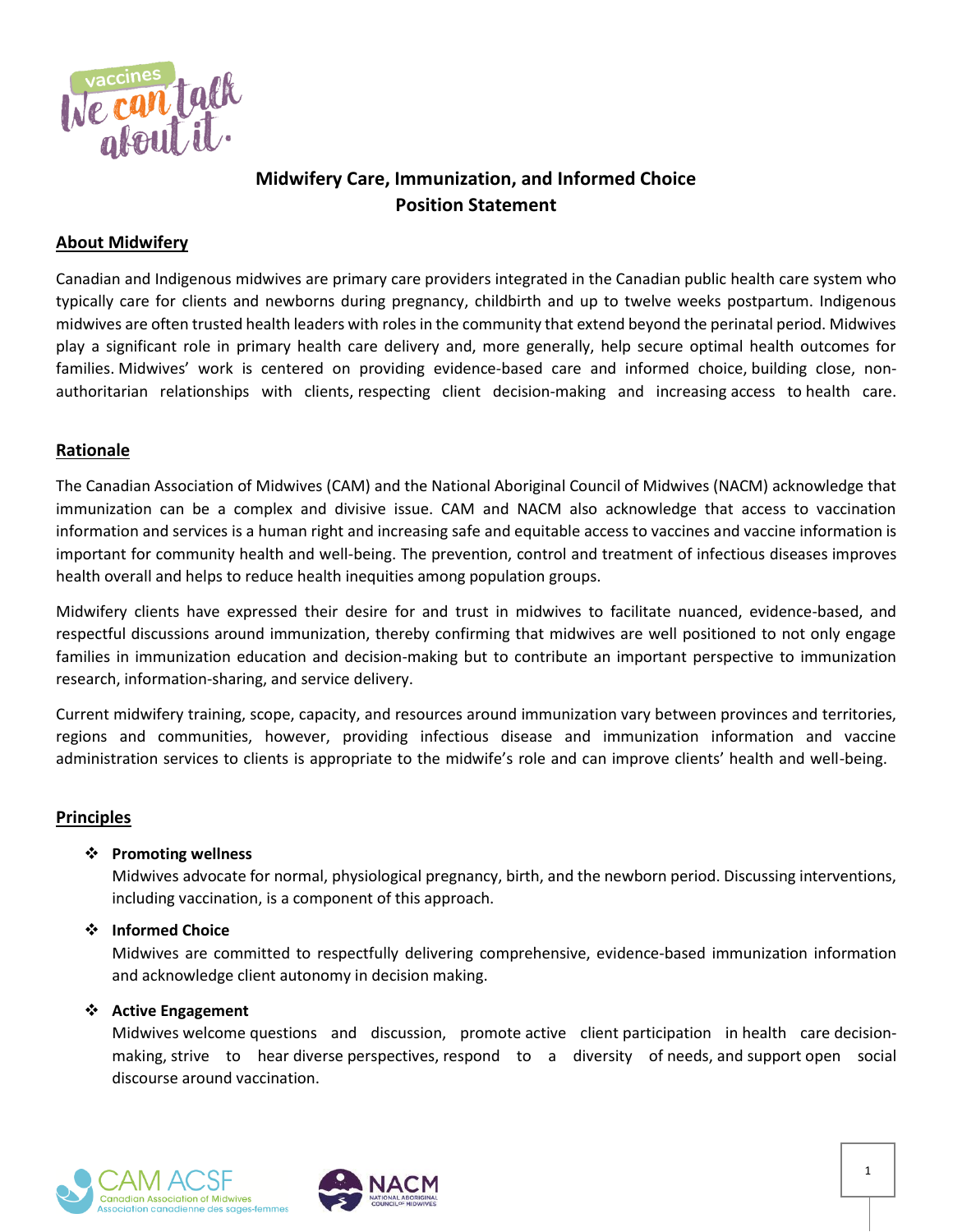

### ❖ **Access**

Midwives work to improve access to health care, including immunization information and services, for Indigenous, Black, racialized and otherwise marginalized communities.

### ❖ **Transparency**

Midwives underline the importance of accessible, clear, and comprehensive information from government agencies responsible for the collection of scientific and medical information around immunization. Access to scientific data is required for the delivery of comprehensive informed choice discussions.

# ❖ **Cultural Safety for Indigenous, Black and Racialized Peoples**

Indigenous, Black, and racialized peoples live with disproportionate burdens of infectious diseases and a lack of access to vaccines has adversely affected their health, particularly in under-serviced communities. Public health services need to be delivered to Indigenous and racialized peoples within a framework of cultural safety.

### **Recommendations**

Currently, midwifery immunization services that meet the needs of clients are not available in all jurisdictions. CAM and NACM recommend the creation of conditions necessary for midwives to fully participate in vaccine information-sharing and administration within a framework of informed choice. These recommendations include:

### **1. Education & Training**

### CAM and NACM support:

- a. pre-service and continuing education on infectious diseases and immunization for all midwives.
- b. including infectious disease and immunization knowledge in university and community-based midwifery education programs, national pre-service registration exams, and both the National Aboriginal Council of Midwives and the Canadian Midwifery Regulatory Council's core competencies frameworks.
- c. including Indigenous, Black, and racialized peoples' colonial history and current experiences of infectious diseases and public health services in all immunization education.

### **2. Scope of Practice**

CAM and NACM call on:

- a. midwives to be responsive to the immunization needs of their communities.
- b. midwifery regulatory bodies to include the delivery of informed choice discussions on infectious diseases and immunization in midwifery scopes of practice.
- c. midwifery regulatory bodies to include vaccine prescription and administration of the routine recommended vaccines of the perinatal period in midwifery scopes of practice.
- d. governments for political, logistical and financialsupport to establish vaccine administration in midwifery care settings, this includes facilitation of interprofessional collaboration to support ease of vaccine access for midwifery clients, particularly in settings where access to comprehensive primary care is more limited, and increased funding where there is scope expansion.
- e. governments to facilitate midwifery participation in the design and implementation of vaccination initiatives, programs, and policies.



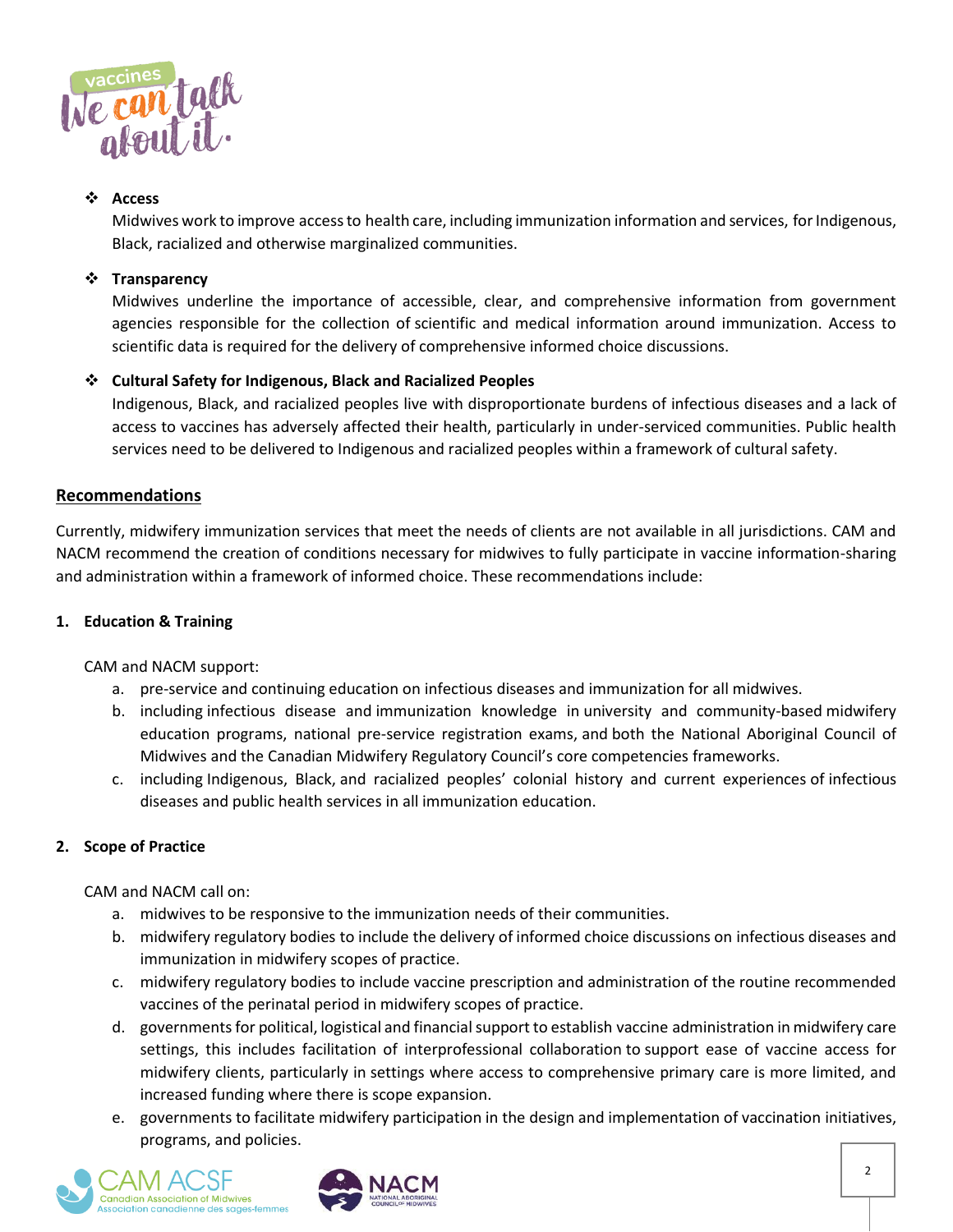

# **3. Vaccination Registration, Surveillance, & Monitoring**

CAM and NACM recommends:

- a. midwives keep vaccination records and report Adverse Events Following Immunization (AEFIs).
- b. nationalized, coordinated, and timely vaccination schedules, data collection and AEFI reporting, including for Indigenous communities.

### **4. Research**

CAM and NACM support:

- a. continued research on immunization safety, including vaccine risks.
- b. governmental support for midwifery-led research in the field of infectious diseases and immunization.
- c. midwifery participation in developing immunization research priorities during the perinatal period.

#### **5. Information Transparency**

CAM and NACM call for:

- a. transparent, accessible, and referenced immunization information-from public health agencies and the medical community.
- b. collaboration within midwifery, public health, and medical communities to promote informed choice and respect for client decision making around immunization.
- c. the collection of race-based data surrounding vaccination outcomes and research that is community-led.

**\_\_\_\_\_\_\_\_\_\_\_\_\_\_\_\_\_\_\_\_\_\_\_\_\_\_\_\_\_\_\_\_\_\_\_\_\_\_\_\_\_\_\_\_\_\_\_\_\_\_\_\_\_\_\_\_\_\_\_\_\_\_\_\_\_\_\_\_\_\_\_\_\_\_\_\_\_\_\_\_\_\_\_\_\_\_\_\_**



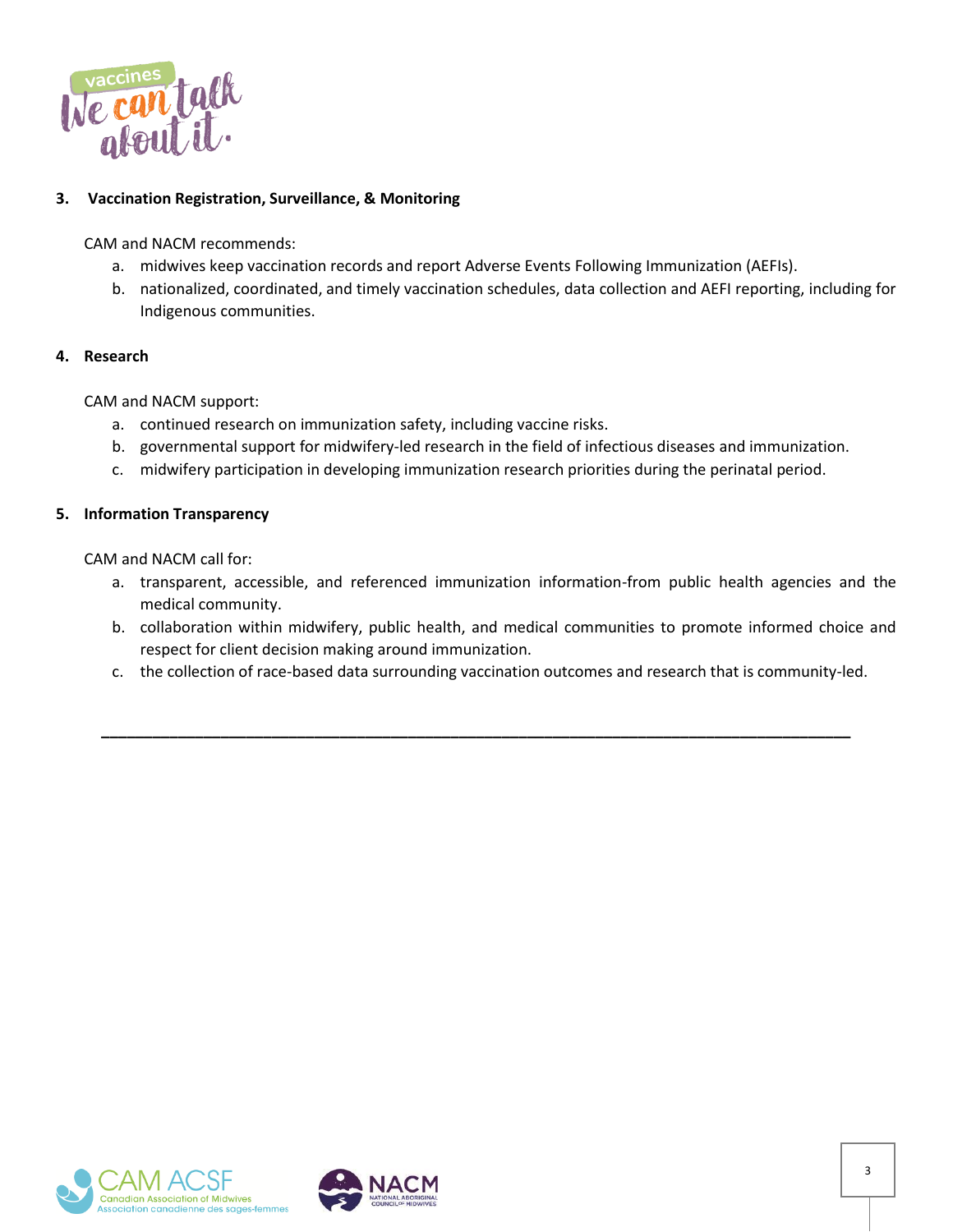

# **References**

- 1. Brascoupé, S, Waters, C. Cultural safety: exploring the applicability of the concept of cultural safety to Aboriginal health and community wellness. National Aboriginal Health Organization, Journal of Aboriginal Health. 2009: 6- 41.
- 2. Busby, C, Chesterly, N. A Shot in the arm: how to Improve vaccination policy in Canada. C.D. Howe Institute Commentary No. 421. 2015. Available from: [https://immunize.ca/sites/default/files/resources/CDHowe\\_commentary\\_421.pdf](https://immunize.ca/sites/default/files/resources/CDHowe_commentary_421.pdf)
- 3. Canadian Association of Midwives. The Canadian midwifery model of care Position Statement. 2015. Available from: [https://canadianmidwives.org/wp content/uploads/2018/10/FINALMoCPS\\_O09102018.pdf](https://canadianmidwives.org/wp-content/uploads/2018/10/FINALMoCPS_O09102018.pdf)
- 4. Canadian Association of Midwives. (2020). *Midwives and Vaccination: Delivering Informed Choice Discussions* [Data set].
- 5. Canadian Association of Midwives. Midwives as primary care providers in the context of COVID-19. 2020. Available from[: https://canadianmidwives.org/wp](https://canadianmidwives.org/wp-content/uploads/2020/04/MidwivesEssentialProviders_EN_20190403_VF.pdf)[content/uploads/2020/04/MidwivesEssentialProviders\\_EN\\_20190403\\_VF.pdf](https://canadianmidwives.org/wp-content/uploads/2020/04/MidwivesEssentialProviders_EN_20190403_VF.pdf)
- 6. Canadian Midwifery Regulators Consortium. Canadian competencies for midwives. 2018. Available from: https:/[/https://cmrc-ccosf.ca/sites/default/files/pdf/National\\_Competencies\\_ENG.pdf](https://cmrc-ccosf.ca/sites/default/files/pdf/National_Competencies_ENG.pdf)
- 7. Clark, J, Horton, R. Challenges in health equity for Indigenous peoples of Canada. The Lancet 2018;391: 1645- 1648
- 8. Dubé, E, Bettinger, JA, Fisher, WA, Naus, M, Mahmud, SM, Hilderman,T. Vaccine acceptance, hesitancy and refusal in Canada: challenges and potential approaches. Canada Communicable Disease Report 2016; 42(12):246-251. Available at[: https://www.canada.ca/en/public-health/services/reports-publications/canada](https://www.canada.ca/en/public-health/services/reports-publications/canada-communicable-disease-report-ccdr/monthly-issue/2016-42/ccdr-volume-42-12-december-1-2016/ccdr-volume-42-12-december-1-2016-improving-vaccination-rates-2.html)[communicable-disease-report-ccdr/monthly-issue/2016-42/ccdr-volume-42-12-december-1-2016/ccdr-volume-](https://www.canada.ca/en/public-health/services/reports-publications/canada-communicable-disease-report-ccdr/monthly-issue/2016-42/ccdr-volume-42-12-december-1-2016/ccdr-volume-42-12-december-1-2016-improving-vaccination-rates-2.html)[42-12-december-1-2016-improving-vaccination-rates-2.html](https://www.canada.ca/en/public-health/services/reports-publications/canada-communicable-disease-report-ccdr/monthly-issue/2016-42/ccdr-volume-42-12-december-1-2016/ccdr-volume-42-12-december-1-2016-improving-vaccination-rates-2.html)
- 9. Government of Canada. Immunization in pregnancy and breastfeeding: Canadian Immunization Guide. Last updated April 2018. Available from[: https://www.canada.ca/en/public-health/services/publications/healthy](https://www.canada.ca/en/public-health/services/publications/healthy-living/canadian-immunization-guide-part-3-vaccination-specific-populations/page-4-immunization-pregnancy-breastfeeding.html#p3c3t1)[living/canadian-immunization-guide-part-3-vaccination-specific-populations/page-4-immunization-pregnancy](https://www.canada.ca/en/public-health/services/publications/healthy-living/canadian-immunization-guide-part-3-vaccination-specific-populations/page-4-immunization-pregnancy-breastfeeding.html#p3c3t1)[breastfeeding.html#p3c3t1](https://www.canada.ca/en/public-health/services/publications/healthy-living/canadian-immunization-guide-part-3-vaccination-specific-populations/page-4-immunization-pregnancy-breastfeeding.html#p3c3t1)
- 10. Government of Canada. Canadian Adverse Events Following Immunization Surveillance System (CAEFISS)). Last updated: December 2019. Available from[: https://www.canada.ca/en/public](https://www.canada.ca/en/public-health/services/immunization/canadian-adverse-events-following-immunization-surveillance-system-caefiss.html)[health/services/immunization/canadian-adverse-events-following-immunization-surveillance-system](https://www.canada.ca/en/public-health/services/immunization/canadian-adverse-events-following-immunization-surveillance-system-caefiss.html)[caefiss.html](https://www.canada.ca/en/public-health/services/immunization/canadian-adverse-events-following-immunization-surveillance-system-caefiss.html)
- 11. Government of Canada. What is the population health approach? Available from: [https://www.canada.ca/en/public-health/services/health-promotion/population-health/population-health](https://www.canada.ca/en/public-health/services/health-promotion/population-health/population-health-approach.html)[approach.html](https://www.canada.ca/en/public-health/services/health-promotion/population-health/population-health-approach.html)
- 12. Health Canada. Canada Health Act. 2020. Available from: [https://www.canada.ca/en/health](https://www.canada.ca/en/health-canada/services/health-care-system/canada-health-care-system-medicare/canada-health-act.html)[canada/services/health-care-system/canada-health-care-system-medicare/canada-health-act.html](https://www.canada.ca/en/health-canada/services/health-care-system/canada-health-care-system-medicare/canada-health-act.html)
- 13. National Aboriginal Council of Midwives. Guided by our ancestors: Indigenous midwives and advocacy. 2019. Available from[: https://indigenousmidwifery.ca/wp](https://indigenousmidwifery.ca/wp-content/uploads/2019/12/NACM_Booklet_Advocacy_2019_REV5_Final.pdf)[content/uploads/2019/12/NACM\\_Booklet\\_Advocacy\\_2019\\_REV5\\_Final.pdf](https://indigenousmidwifery.ca/wp-content/uploads/2019/12/NACM_Booklet_Advocacy_2019_REV5_Final.pdf)
- 14. National Aboriginal Council of Midwives. Indigenous midwifery knowledge and skills: a framework of competencies. 2019. Available from[: https://indigenousmidwifery.ca/wp](https://indigenousmidwifery.ca/wp-content/uploads/2019/07/NACM_CompetencyFramework_2019.pdf)[content/uploads/2019/07/NACM\\_CompetencyFramework\\_2019.pdf](https://indigenousmidwifery.ca/wp-content/uploads/2019/07/NACM_CompetencyFramework_2019.pdf)